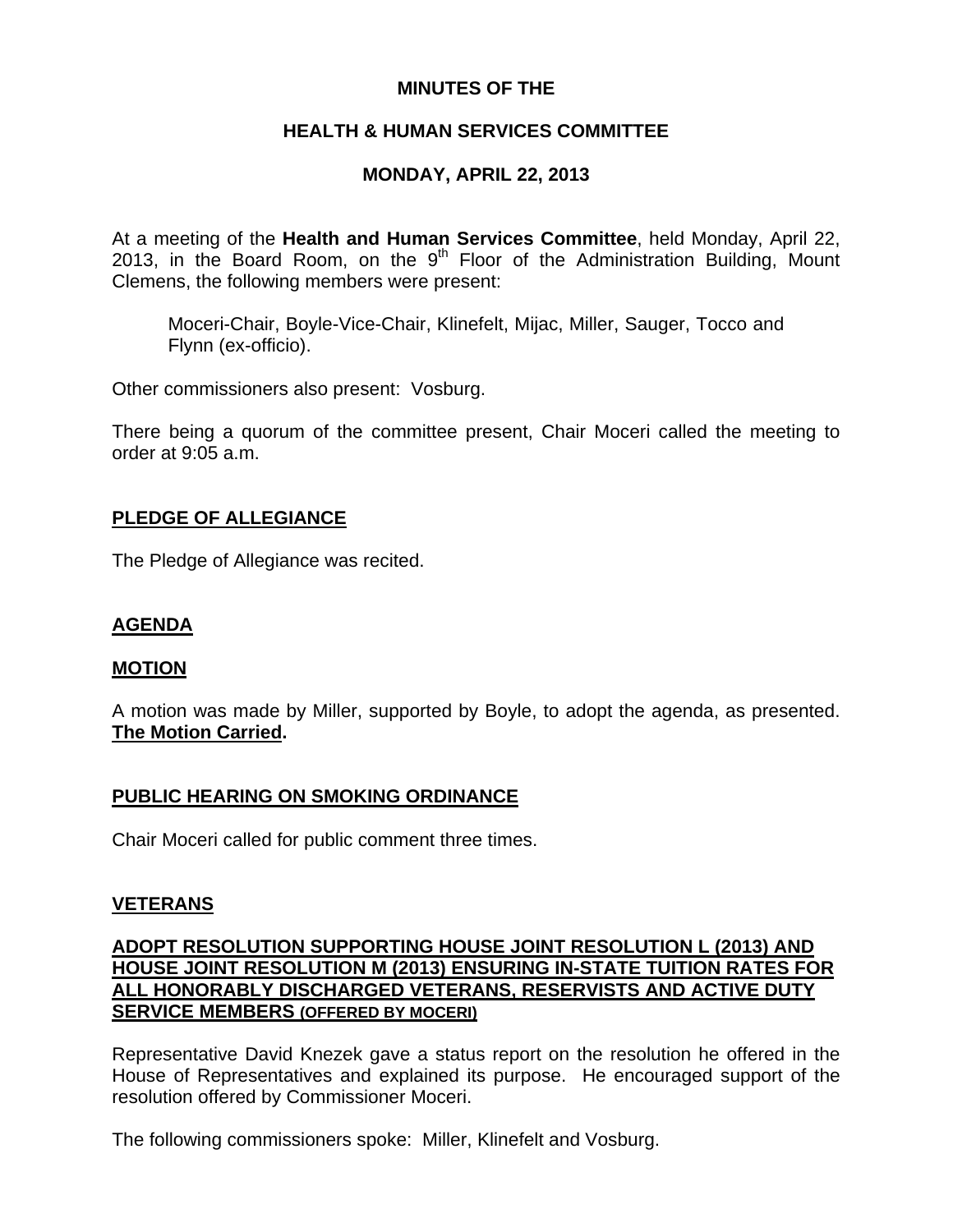### **COMMITTEE RECOMMENDATION – MOTION**

A motion was made by Sauger, supported by Boyle, to recommend that the Board of Commissioners adopt a resolution supporting House Joint Resolution L (2013) and House Joint Resolution M (2013) Ensuring In-State Tuition Rates for all Honorably Discharged Veterans, Reservists and Active Duty Service Members. **THE MOTION CARRIED.** 

### **VETERANS SERVICES DEPARTMENT MONTHLY STATUS REPORT – MARCH, 2013**

Kermit Harris summarized his monthly report and noted some upcoming events. He thanked committee for support of the resolution previously adopted.

#### **MOTION**

A motion was made by Boyle, supported by Tocco, to receive and file the Monthly Status Report for March, 2013, as submitted by Kermit Harris, Director of Veterans Services. **The Motion Carried.** 

#### **COMMUNITY SERVICES**

#### **BUDGET AMENDMENT/CSA/EMERGENCY FOOD ASSISTANCE**

Commissioner Miller asked questions of Mary Solomon.

#### **MOTION**

A motion was made by Miller, supported by Klinefelt, to forward to the Finance Committee a recommendation to approve an increase in budgeted revenues and expenditures in the 2012/2013 Macomb County Community Services Agency's The Emergency Food Assistance Program (TEFA) Fund in the amount of \$78,900, bringing the total grant amount to \$159,090; Further, this budget action addresses budgetary issues only. It does not constitute the Commission's approval of any County contract. If a contract requires Commission approval under the County's Contracting Policy or the County's Procurement Ordinance, such approval must be sought separately. **The Motion Carried.** 

#### **BUDGET AMENDMENT/CSA/ENERGY ASSISTANCE**

Commissioner Miller asked questions of Mary Solomon.

#### **MOTION**

A motion was made by Miller, supported by Mijac, to forward to the Finance Committee a recommendation to approve an increase in budgeted revenues and expenditures in the 2012/2013 Macomb County Community Services Agency's Michigan Public Service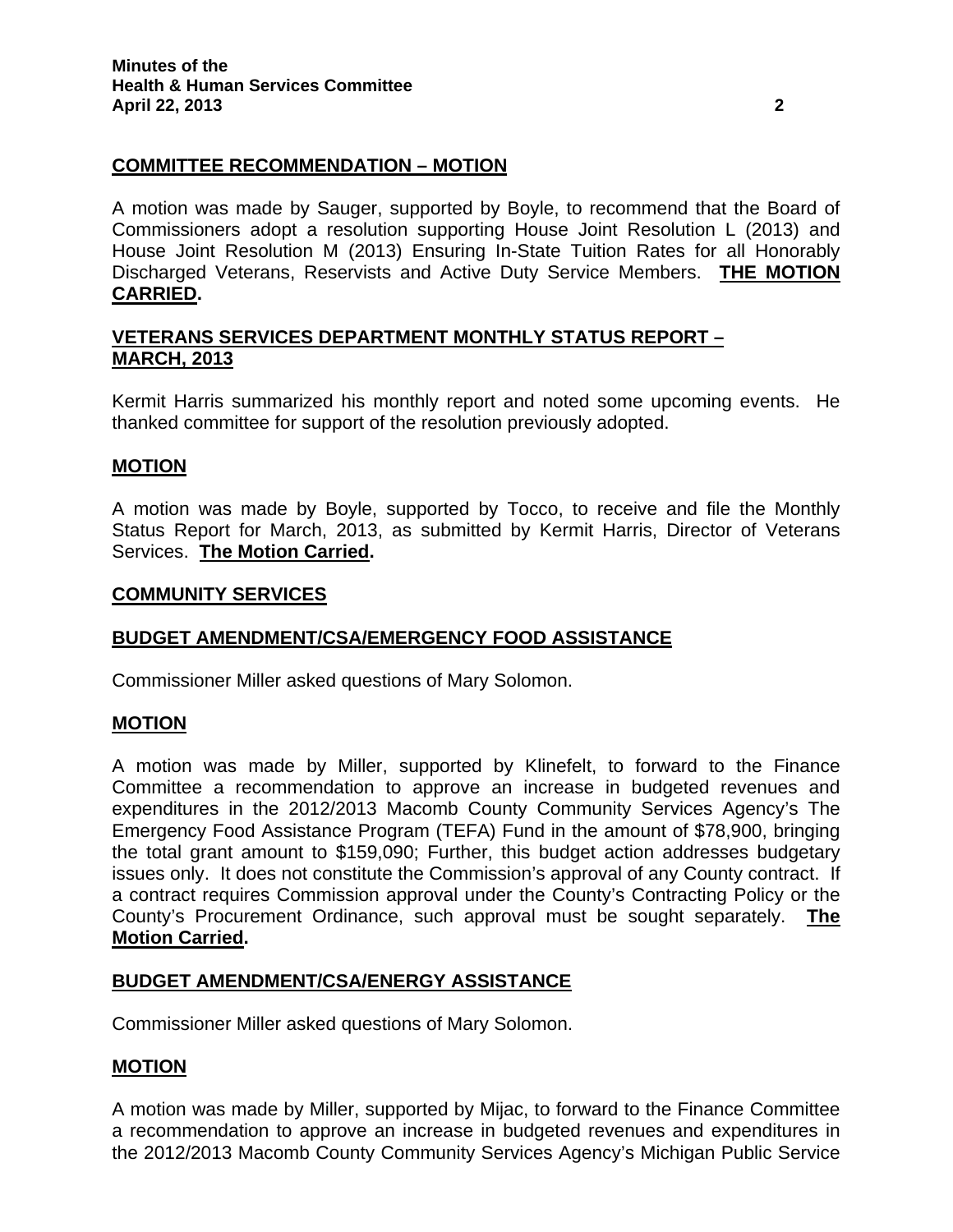Commission/Energy Assistance Program (EAP) Fund in the amount of \$52,187, bringing the total grant amount to \$129,851; Further, this budget action addresses budgetary issues only. It does not constitute the Commission's approval of any County contract. If a contract requires Commission approval under the County's Contracting Policy or the County's Procurement Ordinance, such approval must be sought separately. **The Motion Carried.** 

### **HEALTH**

## **BUDGET AMENDMENT/HEALTH/GLRI-BEACH MODELING AND RAPID WATER TESTING**

The following commissioners asked questions of Bill Ridella: Miller and Moceri.

### **MOTION**

A motion was made by Miller, supported by Mijac, to recommend that the Board of Commissioners approve an increase in budgeted revenues and expenditures for the 2012/2013 Health Department's Health Grant Fund to accommodate the end date extension for GLRI – Beach Modeling and GLRI – Rapid Water Testing Programs in the aggregate amount of \$70,461.12; Further, this budget action addresses budgetary issues only. It does not constitute the Commission's approval of any County contract. If a contract requires Commission approval under the County's Contracting Policy or the County's Procurement Ordinance, such approval must be sought separately. **THE MOTION CARRIED.** 

### **PRESENTATION**

### **CLEAN WATER FUND'S LAKE ST. CLAIR PROGRAM**

Margi Armstrong, Lake St. Clair Program Organizer, outlined the goals of Clean Water Action. She spoke about a combined sewer vs. separated sewer system and the problems that result from storm water runoff into the Clinton River Watershed. She outlined some grey vs. green solutions, particularly Low Impact Development (LID), and showed examples of where they are used in Michigan.

The following commissioners spoke: Mijac, Vosburg, Miller and Flynn.

#### **MOTION**

A motion was made by Mijac, supported by Miller, to receive and file the presentation by Margi Armstrong. **The Motion Carried.**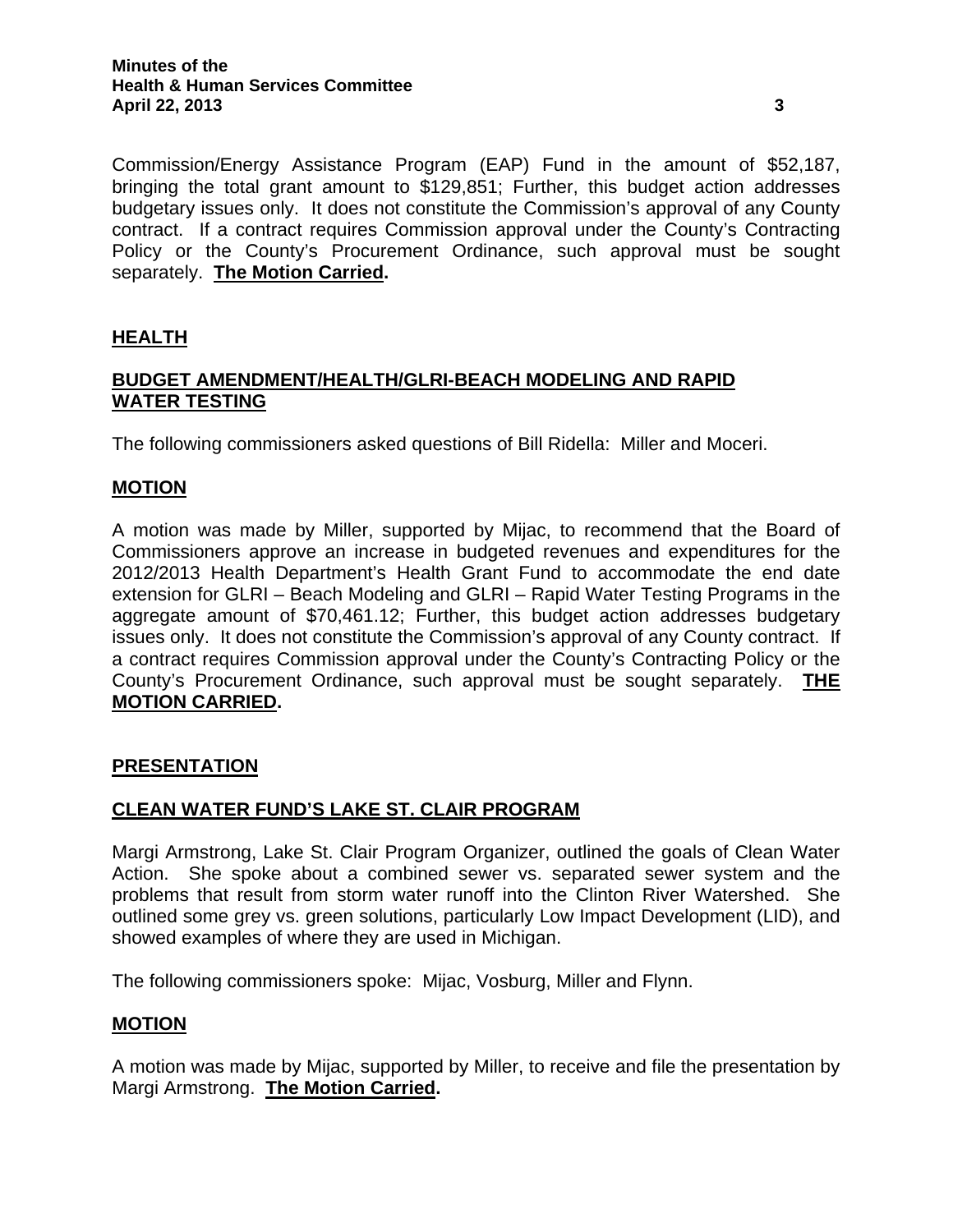### **HHS COMMITTEE CHAIR ITEMS**

### **ADOPT ORDINANCE TO PROHIBIT SMOKING NEAR ENTRYWAYS, WINDOWS CAPABLE OF BEING OPENED, AND AIR INTAKE SYSTEMS AT COUNTY FACILITIES AND TO PROVIDE PENALTIES**

Chair Moceri explained that this ordinance was on last month's agenda in order to allow an opportunity for input and since then she has received several positive emails.

The following commissioners spoke: Flynn and Miller.

Commissioner Klinefelt asked if input was received from the Office of the County Executive since the last meeting and Chair Moceri replied no.

The following commissioners spoke: Vosburg, Sauger, Flynn, Klinefelt and Miller.

Chair Moceri noted that this ordinance was drafted by Independent Counsel, who also reviewed current policy, state law and the charter.

#### **COMMITTEE RECOMMENDATION – MOTION**

A motion was made by Boyle, supported by Tocco, to recommend that the Board of Commissioners adopt an Ordinance to prohibit smoking near entryways, exits, windows capable of being opened, and air intake systems at County facilities and to provide penalties; Futher, a copy of this Board of Commissioners' action is directed to be delivered forthwith to the Office of the County Executive. **THE MOTION CARRIED.** 

#### **ADOPT RESOLUTION TO SUPPORT CLEAN WATER AND ITS COMMITMENT TO LAKE ST.C LAIR AND THE CLINTON RIVER WATERSHED (OFFERED BY MOCERI)**

Commissioner Vosburg asked that all references in the resolution indicate "Clean Water Fund".

#### **COMMITTEE RECOMMENDATION – MOTION**

A motion was made by Mijac, supported by Miller, to recommend that the Board of Commissioners adopt a resolution to support Clean Water Fund and its commitment to Lake St. Clair and the Clinton River Watershed. **THE MOTION CARRIED.** 

#### **ADOPT RESOLUTION TO SUPPORT THE GOALS OF MICHIGAN'S INTEGRATED CARE PILOT PROGRAM (OFFERED BY MOCERI)**

#### **COMMITTEE RECOMMENDATION – MOTION**

A motion was made by Tocco, supported by Miller, to recommend that the Board of Commissioners adopt a resolution to support the goals of Michigan's Integrated Care Pilot Program. **THE MOTION CARRIED.**